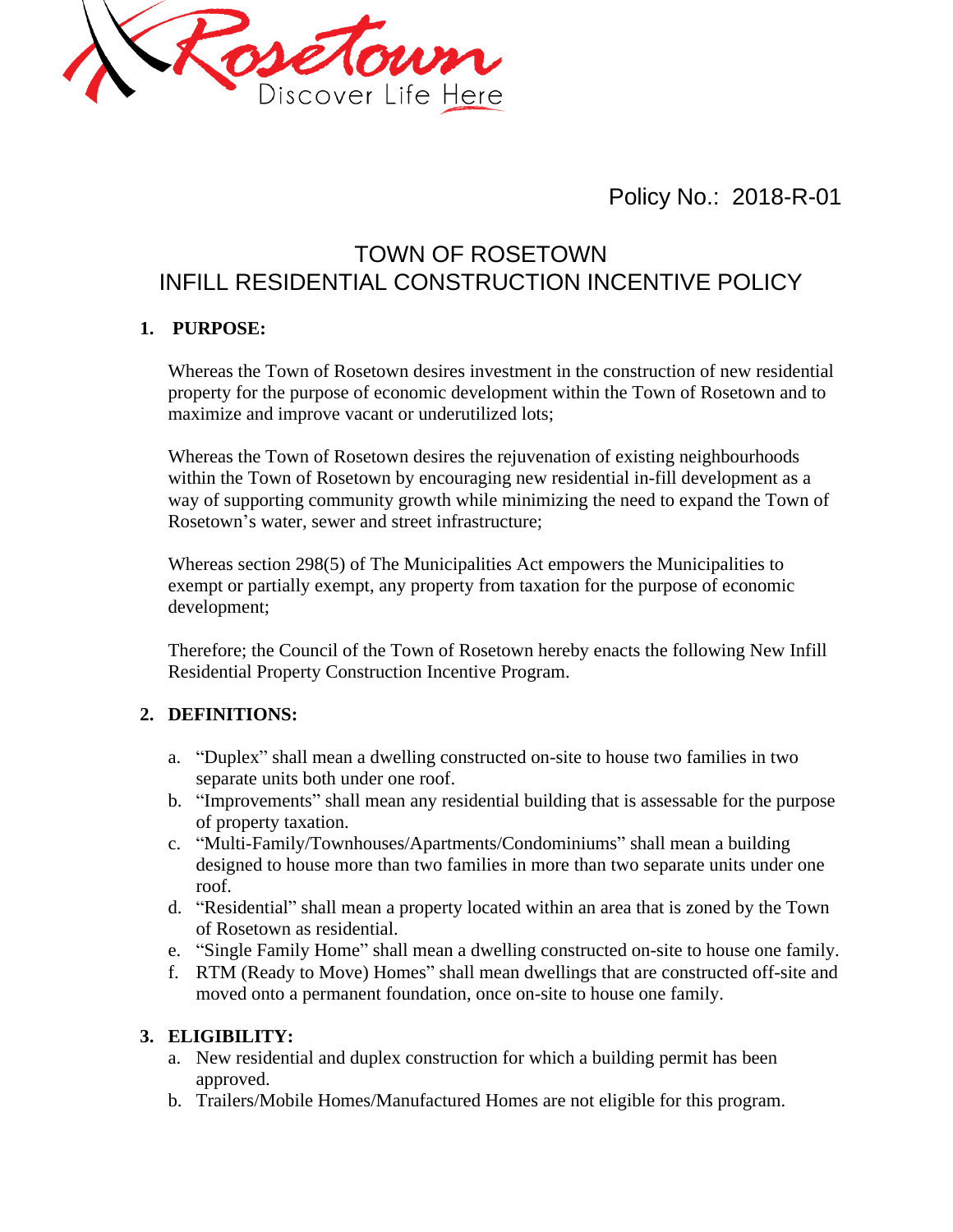- c. Multi-Family/Townhouses/Apartments/Condominiums are not eligible for this program.
- d. Expansions (Additions) to existing residential improvements are not eligible for this program.
- e. The construction of garages and sheds are not eligible for this program.

# **4. INCENTIVES:**

- a. In the case of in-fill properties where the demolition of existing improvements is undertaken to facilitate the construction of new improvements tax abatements may be granted as follows:
	- i. Year #1 100% abatement of all property tax (excluding special levies) after the reassessment of the property once construction has been completed.
	- ii. Year #2 75% abatement of all property tax (excluding special levies).
	- iii. Year #3 50% abatement of all property tax (excluding special levies).
	- iv. Year #4 25% abatement of all property tax (excluding special levies).
	- v. Year #5 Full Taxation rates shall apply.

## **School tax abatement is subject to the Provincial Government approval. If Provincial Government approval is not received the above noted property tax abatement shall only apply to the Municipal property taxes.**

## **Development Levy is not included in the tax incentive program.**

- b. In the case of in-fill property where there is no requirement for the demolition of existing improvements to facilitate the construction of new improvements, tax abatements may be granted as follows:
	- i. Year #1 100% abatement of all property tax (excluding special levies) after the reassessment of the property once construction has been completed.
	- ii. Year #2 66% abatement of all property tax (excluding special levies).
	- iii. Year #3 33% abatement of all property tax (excluding special levies).
	- iv. Year #4 Full Taxation rates shall apply.

**School tax abatement is subject to the Provincial Government approval. If Provincial Government approval is not received the above noted property tax abatement shall only apply to the Municipal property taxes.**

**Development Levy is not included in the tax incentive program.**

#### **5. CONDITIONS:**

- a. Any property taxes and/or special levies owing on the property on which construction is to occur must be paid in full to the Town of Rosetown before submitting an application.
- b. All taxes and special levies must continue to be paid on the property until construction has been completed.
- c. The value of the tax abatement will be based on the reassessment of the property once the construction of the new improvements has been completed.